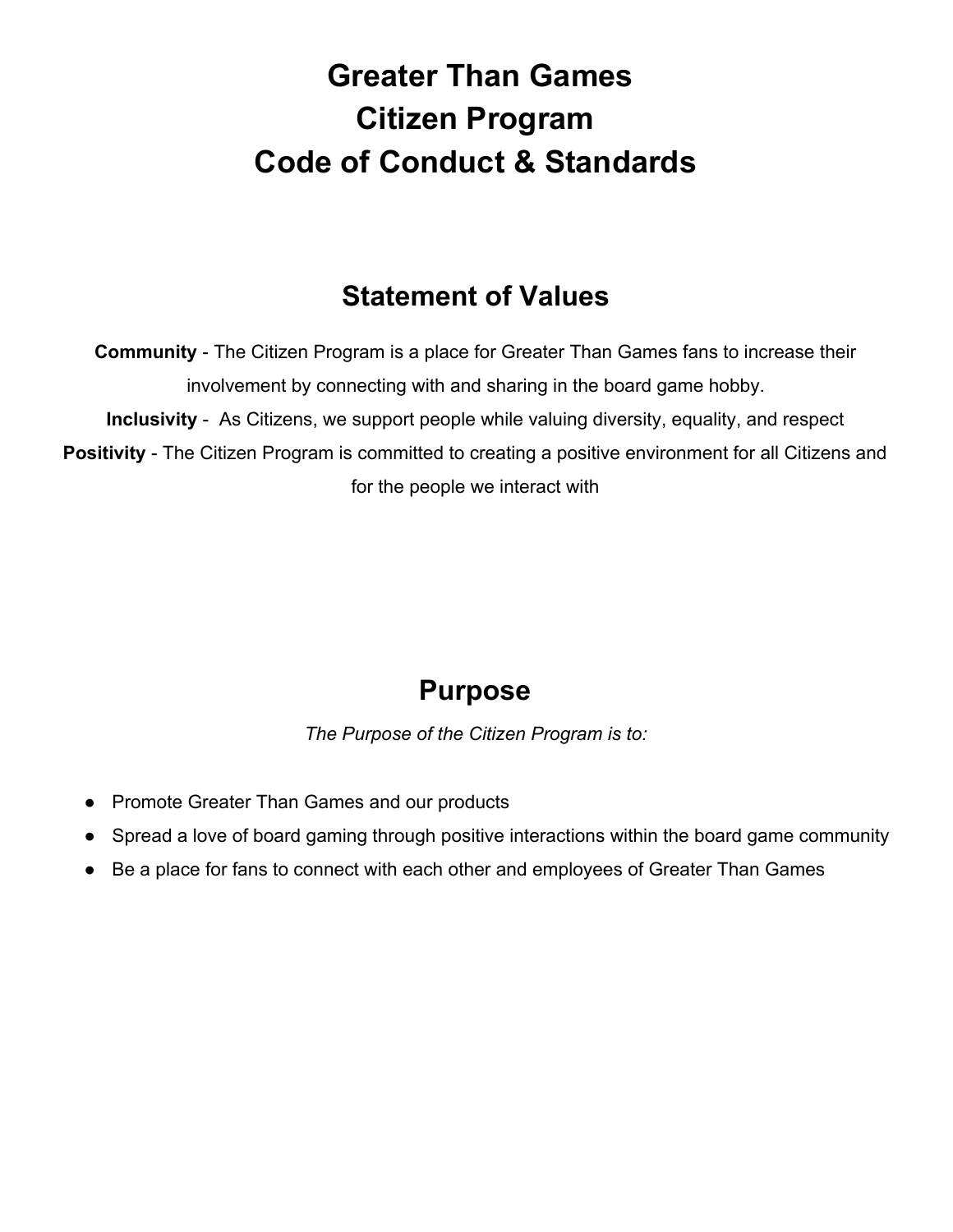#### **Citizen Program Terms**

- **GTG Greater Than Games**
- **Citizen**  A person who helps Greater Than Games at conventions, local games stores, and various events. Responsibilities include: hosting events, running demos, assisting with retail, and supporting other staff/Citizens.
- **GTG Staff**  All in-house Greater Than Games employees
- **Sidekick** A Citizen who has more experience working closely with Greater Than Games. Because of this, they typically have more responsibilities than other Citizens. Sidekicks are added on a case-by-case as needed basis by invite from GTG.
- **Area Leaders**  These are GTG staff or Sidekicks who are responsible for managing a specific GTG area during a convention (e.g.: Demo Room Lead, Booth Lead, Retail Lead).
- **Demo Team Manager** A GTG staff member who is responsible for the entire Citizen program.
- **Citizen Helper** Available at each location during a convention to provide support to the Area Leader and other Citizens. Some of their responsibilities include taking over a demo if a Citizen needs to step away, answering customer's questions, and assisting the Area Leader in any way they can.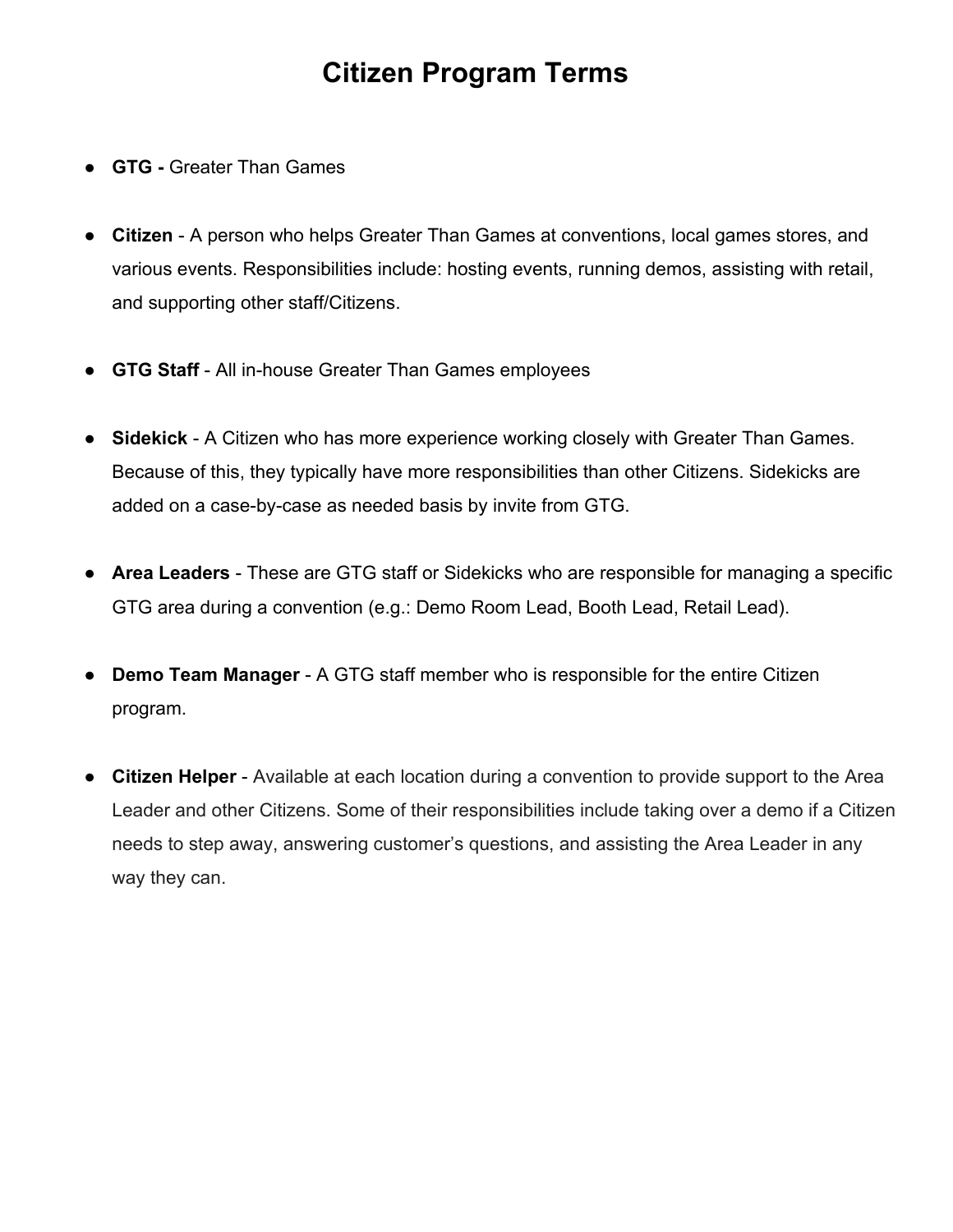## **Citizen Standards and Code of Conduct**

- *● Be a Good Human*
	- *○ To Yourself*
		- Citizens should take care of themselves, above all else. GTG wants Citizens to be happy and healthy.
		- Citizens should take breaks as needed. If they need to leave the area, they should alert an Area Leader.
		- Citizens should follow the "3-2-1" rule. At least 3 hours of sleep, 2 meals, and 1 shower a day.
		- If a Citizen feels unwell, they need to alert their Area Leader or the Demo Team Manager. The wellbeing of GTG's Citizens and staff is of the utmost importance.
	- *○ To Others*
		- Citizens will treat their fellow Citizens, GTG staff, and convention attendees with kindness and respect.
	- *○ Be positive*
		- It is up to Citizens and GTG staff to create a positive and exciting atmosphere at our booth, in our demo rooms, and at GTG events.
		- Citizens should have a positive impact on their surrounding environment. We can do this by:
			- Being approachable
			- Answering questions that convention attendees or other Citizens might have
			- Having a friendly attitude
- *● Dress the Part*
	- *○ GtG Gear*
		- Citizens will be provided with Citizen shirts (GTG gear). Sidekicks will wear their Sidekick gear that has been provided prior to the convention or event.
		- GTG Gear is only to be worn while a Citizen is on shift.
	- *○ Appearance*
		- Citizens should arrive for their shifts looking presentable. Clothing should be clean and professional looking.
		- Because Citizens have a lot of contact with other humans during conventions, GTG asks that all Citizens practice basic hygiene upkeep, which includes brushing teeth, wearing deodorant, and bathing regularly. If a Citizen has any questions regarding these standards, please speak to the Demo Team Manager.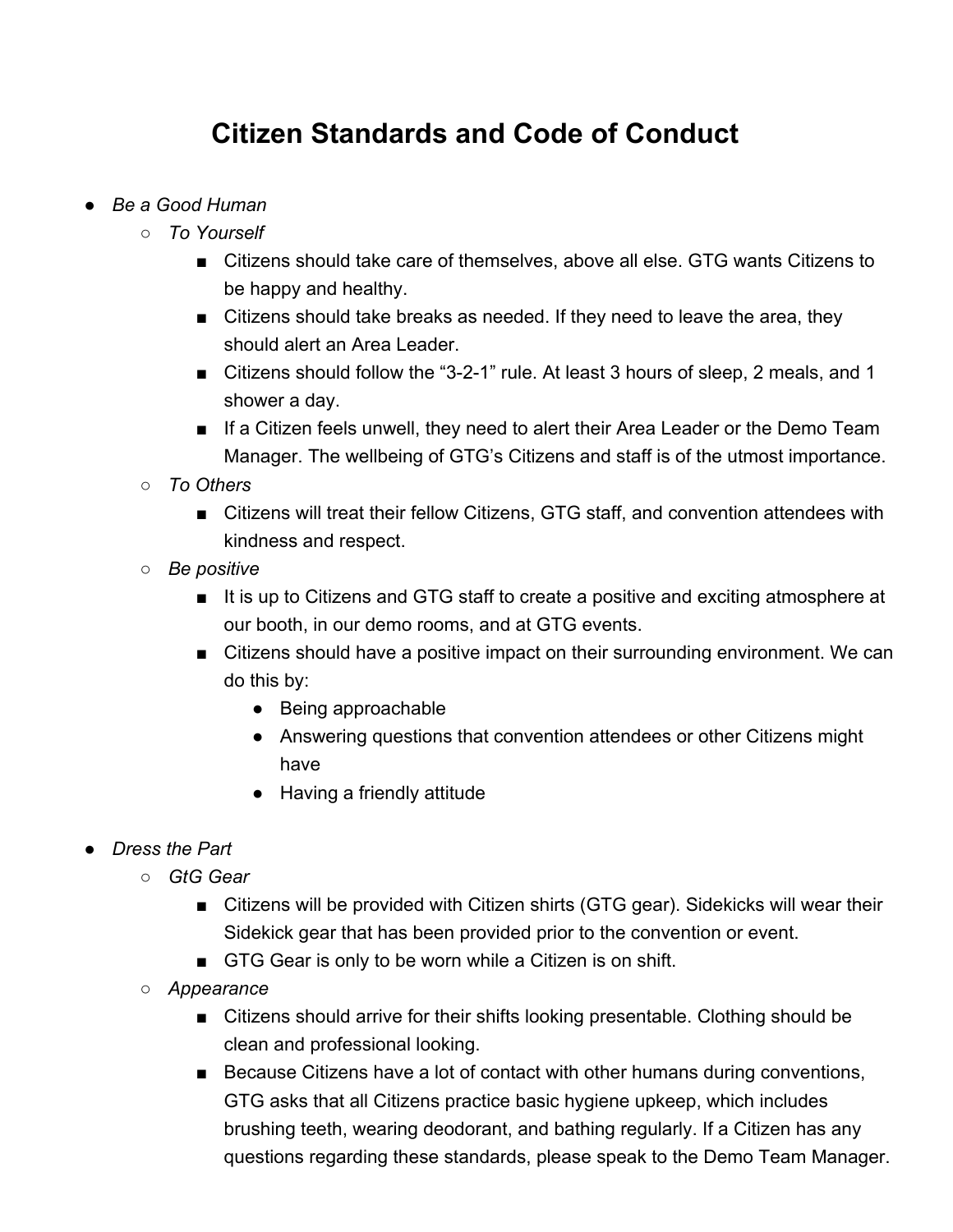- *○ Cosplay*
	- GTG supports a Citizen's choice to cosplay as their favorite characters. If a Citizen chooses to cosplay on days where they will be working a shift, it is important that they are able to still complete their responsibilities as best as possible (this can include standing for extended hours as a demoer, or lifting/carrying/stocking as retail support).
	- Citizens who are cosplaying also must adhere to the convention's rules and guidelines for cosplay.
	- In the event that a Citizen is not able to complete their responsibilities, GTG may ask a Citizen to change or alter their costume.
- *● Know the Material*
	- It is the responsibility of the Citizen to know the games they are demoing. Information that should be known includes: basic rules, general overview of the game, and game availability.
	- GTG will provide learning materials to their Citizens that can include rulebooks, how-to-demo videos, general overviews, and access to the games prior to the Convention.
	- $\circ$  In the event that a Citizen is unsure or has a question regarding any of this information, they should reach out to Area Leaders, GTG staff, or other Citizens for assistance.
- *● Be Safe*
	- The safety of Citizens and GtG Staff is our #1 priority. In order to help facilitate a safe and comfortable environment, GTG will implement tools (such as help signals, breaks, and Citizen Helpers). These tools will be shared and discussed with Citizens prior to each convention.
	- If at any time a Citizen feels uncomfortable or unsafe, it is imperative that they remove themselves from the situation and immediately notify GTG staff or an Area Leader. Citizens are allowed to ask someone to leave our area if that person is making others feel unsafe or uncomfortable.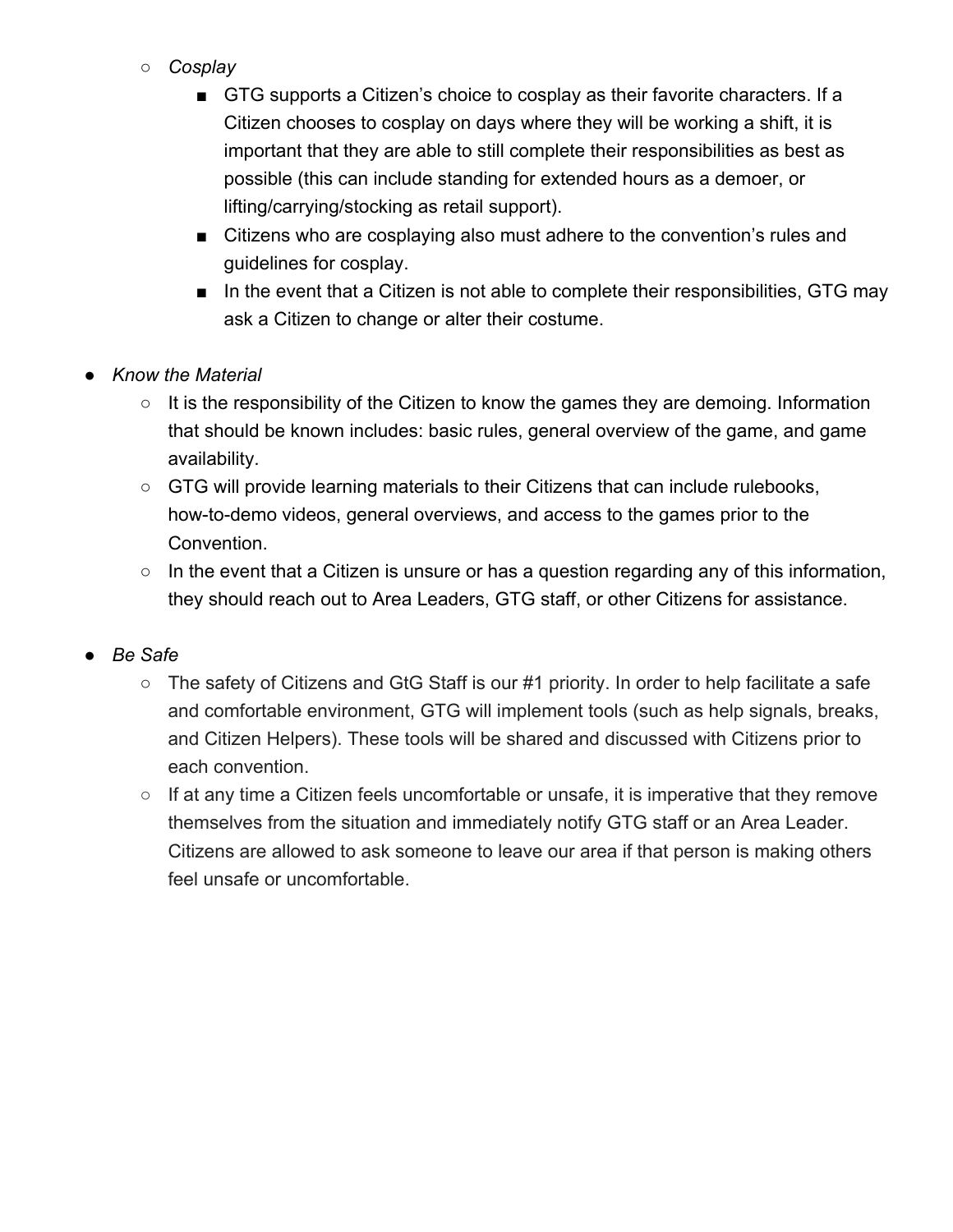# **Convention-Specific Rules**

● Depending on the convention, GTG will share additional guidelines and rules that Citizens will need to follow. These guidelines and rules will be distributed via email to Citizens one month prior to the convention.

# **Local Conventions and Demos**

- Citizens are also encouraged to demo games at local conventions, games stores, or other public events.
- Because GTG Staff will not be present at these events, each demo request is handled on a case-by-case basis.
- A Citizen wishing to host their own demos should reach out to the Demo Team Manager who will work with them directly to ensure their needs are met.
	- The Manager will send the Citizen available demo materials that can include:
		- Signage
		- Hand-outs, promos, or prizes
		- Citizen shirts to wear during the event
		- Demo copies
	- It is the responsibility of the Citizen to document their events for Greater Than Games. This includes:
		- Completing the Local Demo Request form (which will be sent prior to the event from GTG to the Citizen)
		- Taking photos of the event